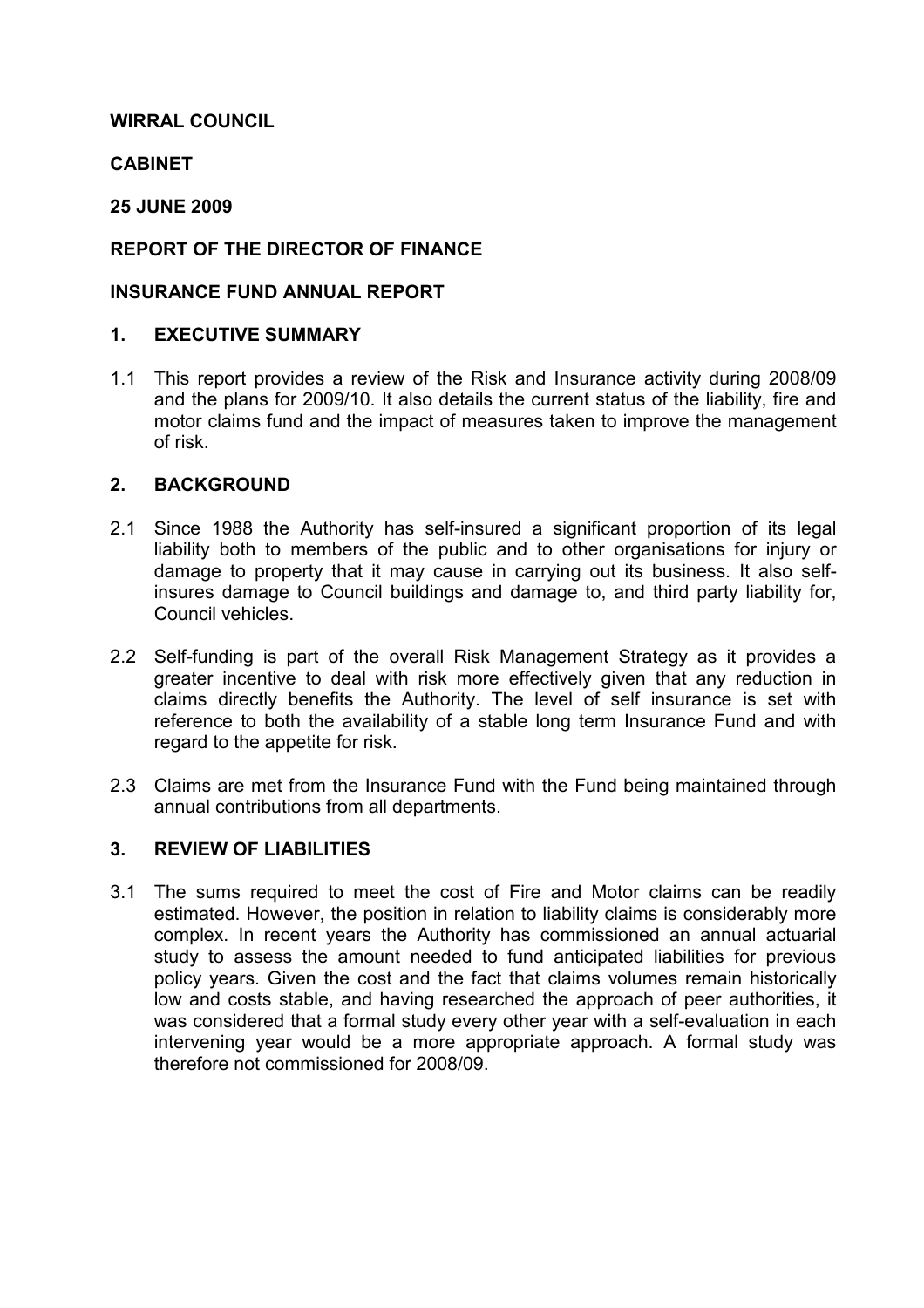- 3.2 The self-evaluation considered the funding required for claims relating to financial years 1988/89 to 2008/09 based upon claims data as at the end of March 2009. To place the funding requirement in context Members may wish to note that for these years the liability fund has paid a total of £29.7 million to date. The evaluation used the 2007/08 actuarial report as its base but took account of payments made during the year, changes to the extent of known liabilities and an element for 2008/09 losses not included in the earlier formal actuarial report.
- 3.3 Based on a 90% degree of actuarial certainty as used in the last external actuarial report the self-evaluation suggests that the sum of £11.62 million was required at 31 March 2009 to meet outstanding liabilities for the years in question.
- 3.4 The table below compares the actual amounts held at 31 March 2009 in respect of all three classes of business with the proposed figures based upon the selfevaluation:-

| <b>Class</b>              | <b>Actual</b><br><b>Provision</b><br>31/03/09 | <b>Proposed</b><br><b>Provision</b><br>31/03/09 | <b>Difference</b> |
|---------------------------|-----------------------------------------------|-------------------------------------------------|-------------------|
|                           | £                                             | £                                               |                   |
| <b>Combined Liability</b> | 11,620,700                                    | 11,620,700                                      |                   |
| Property                  | 4,106,400                                     | 2,000,000                                       | 2,106,000         |
| Motor                     | 274,900                                       | 274,900                                         |                   |
| Total                     | 16,002,000                                    | 13,895,600                                      | 2,106,000         |

3.5 The surplus in respect of the Property class resulted principally from the settlement of the claim for the major fire at Rock Ferry High School. This settlement has previously been reported to Members and I propose to return this sum to the General Fund balance.

#### 4. INSURANCE AND RISK MANAGEMENT 2008/09

- 4.1 Throughout the year regular progress reports on work in the area of Risk and Insurance Management were presented to the Audit & Risk Management Committee and the Finance & Best Value Overview & Scrutiny Committee.
- 4.2 Improvements previously reported have been sustained through continuing efforts by departments to manage their liability risk more effectively. Allied to this is the 'firm but fair' stance on liability, a more active involvement in claims handling and the implementation of the counter claims fraud strategy. The number of new claims continues to reduce with around 85% of all claims and 90% of highways claims being successfully defended. The claims handling and legal services contracts are also helping to reduce both claims numbers and the overall cost to the Council of this area of risk.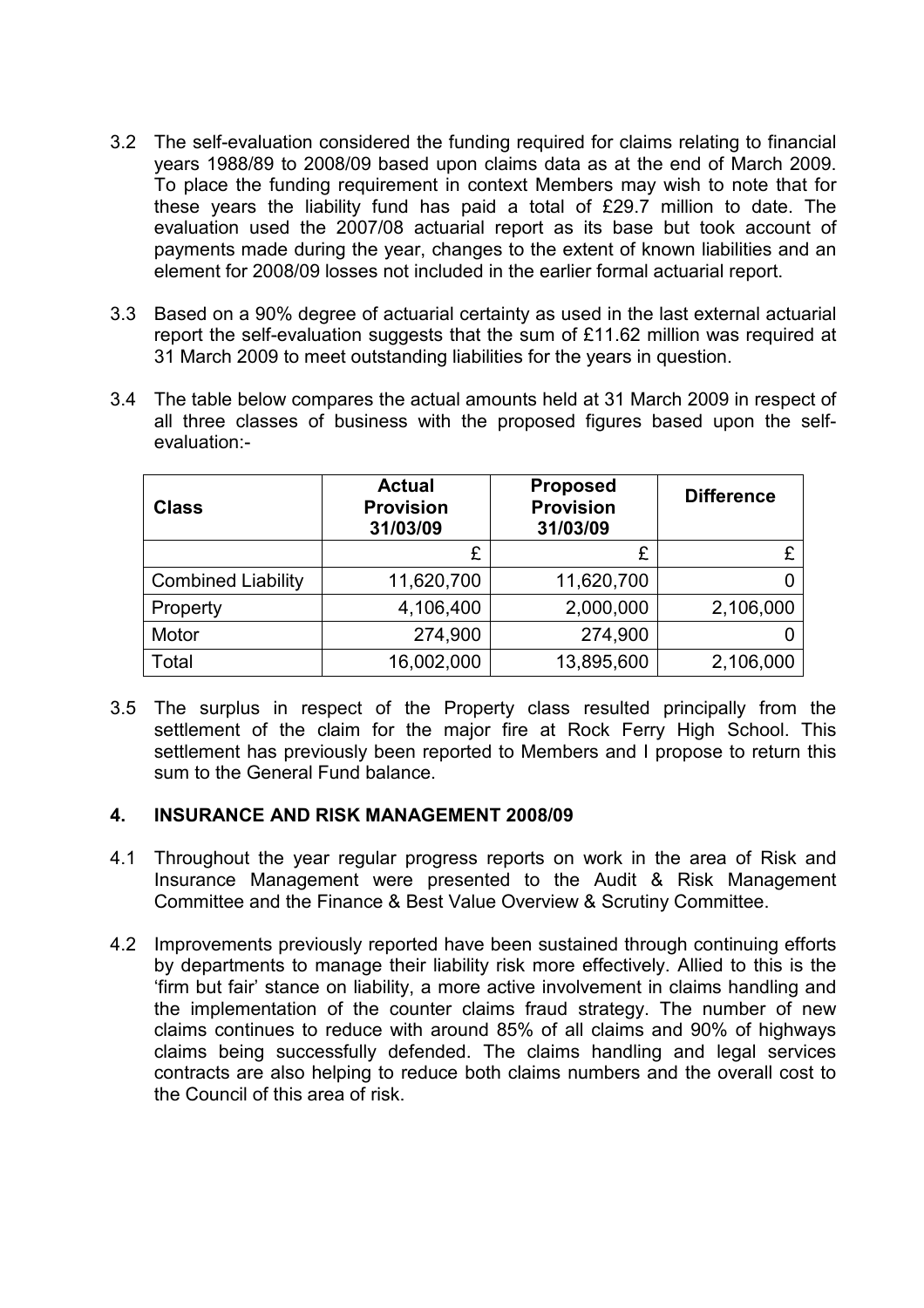- 4.3 The progress made over recent years has continued to receive external recognition. The Risk & Insurance Team submission relating to the innovative risk based approach to managing Highway liabilities which was an entry for the 2008 Local Government Chronicle awards was highly commended in its category. The Department of Adult Social Services Load Management Training Programme was highly commended at the 2008 ALARM (Association of Local Authority Risk Managers) awards.
- 4.4 During September / October 2008 three matters were heard by the Appeal Court. All were successful and the decisions made in the separate cases all set positive case law that was widely reported at the time and will be relied upon in future by other defendants.
- 4.5 The Insurance Fund budget for 2009/10 was presented to Cabinet on 27 November 2008. In agreeing the budget Cabinet noted the continuing improvement in the position of the Insurance Fund.
- 4.6 The Property Insurance tender was reported to Cabinet on 22 May 2008. Whilst savings were achieved Cabinet then agreed to extend the scope of the cover for essentially the same overall cost as in previous years. Significant time was spent preparing for the tendering of the Engineering and Motor Insurance contracts reported to Cabinet on 19 March 2009. This exercise also resulted in savings as the Council benefitted from a buoyant insurance market, a position which is expected to change before the forthcoming tender exercise for Liability insurance and claims handling.
- 4.7 The Risk Management Strategy was reviewed and presented to Cabinet on 23 July 2008. Following the refresh of the Corporate Plan an exercise was undertaken with Chief Officers to review the Corporate Risk Register and a draft document was submitted to Cabinet on 10 December 2008.
- 4.8 In relation to partnerships enhanced risk management arrangements were introduced to support the Local Strategic Partnership and baseline risk registers were produced for all Local Area Agreement (LAA) priorities and a risk based approach was adopted in carrying out the Sustainability Appraisal of the LAA. Guidance on managing risk was also incorporated into the new Partnership Toolkit.
- 4.9 The progress made by the Council in improving risk management arrangements was formally recognised by the Audit Commission in the 2008 Use of Resources assessment with the score for this area of work rising from 2 to 3.
- 4.10 The Risk & Insurance Team has continued to support departments with identifying and managing risks associated with projects forming part of the Strategic Change Programme. In increasing awareness of risk an overview of risk management was introduced to the Corporate Induction programme from January 2009.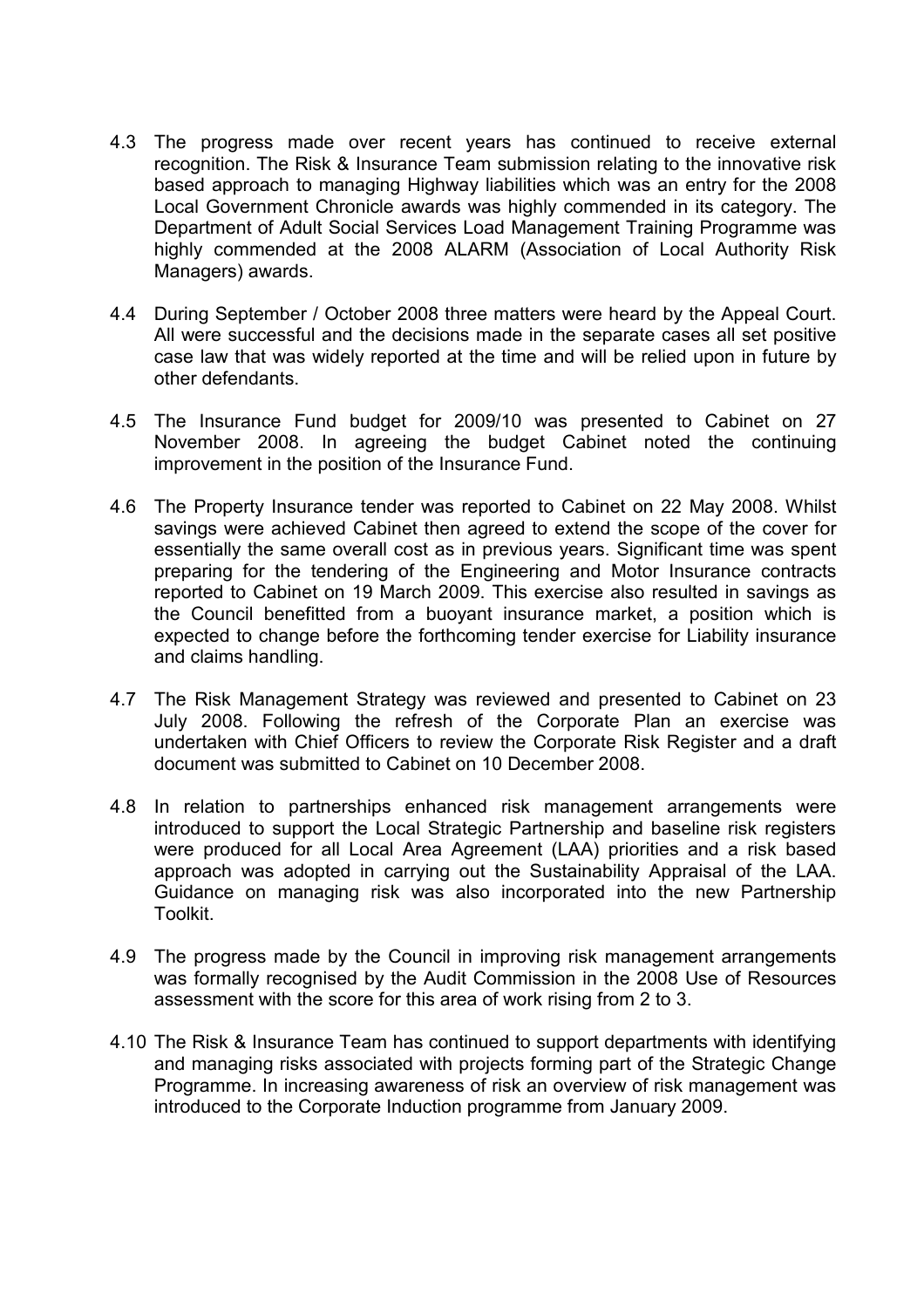## 5. INSURANCE AND RISK MANAGEMENT 2009/10

- 5.1 For 2009/10 regular reports on the progress of Insurance and Risk Management will continue to be presented to the Audit and Risk Management Committee. There will also include a regular update on significant risks as part of the quarterly Financial and Performance Monitoring reports presented to Cabinet.
- 5.2 In terms of individual tasks to be undertaken during the year the table below shows the principal areas and the target dates for completion.

| <b>Tasks</b>                                             | <b>Target date</b> |
|----------------------------------------------------------|--------------------|
| Review of funding for insured liabilities                | May 2009           |
|                                                          | (completed)        |
| Negotiate renewal of Property insurance contracts        | <b>June 2009</b>   |
| <b>Review of Corporate Risk Register</b>                 | <b>June 2009</b>   |
| Review of Corporate Risk Management Strategy             | <b>July 2009</b>   |
| Audit of external liability claims handlers' performance | August 2009        |
| Support Chief Officers reviewing the Corporate Risks     | Autumn 2009        |
| Production of 2010/11 Insurance Fund budget              | November 2009      |
| Review of key departmental risks for 2010/11             | February 2010      |
| Procurement exercise for Liability insurance claims      | March 2010         |
| handling and legal defence                               |                    |
| Support the Corporate Improvement<br>in<br>Group         | Ongoing            |
| managing the Corporate Risk Register                     |                    |
| Embed a defined approach to managing risk in Council     | Ongoing            |
| partnerships                                             |                    |

## 6. FINANCIAL IMPLICATIONS

- 6.1 The more effective and pro-active approach to risk management has been reflected in the actuarial assessment / self evaluation of the amounts required in the Insurance Fund to meet current and future claims.
- 6.2 The surplus in the Insurance Fund at 31 March 2009 was £2.106 million. This can be transferred to the General Fund balance.
- 6.3 The Insurance Fund budget for 2010/11 is to be presented to the Cabinet in November 2009. The major area of uncertainty will be the cost of Liability insurance and claims handling as the contracts are subject to tender. The level of self-insurance negotiated with insurers will also determine the level of contribution to the Fund. These negotiations will take into account the ability to pay for self insured losses and the appetite for doing so based on the available benefits.

## 7. STAFFING IMPLICATIONS

7.1 There are no direct staffing implications arising out of this report.